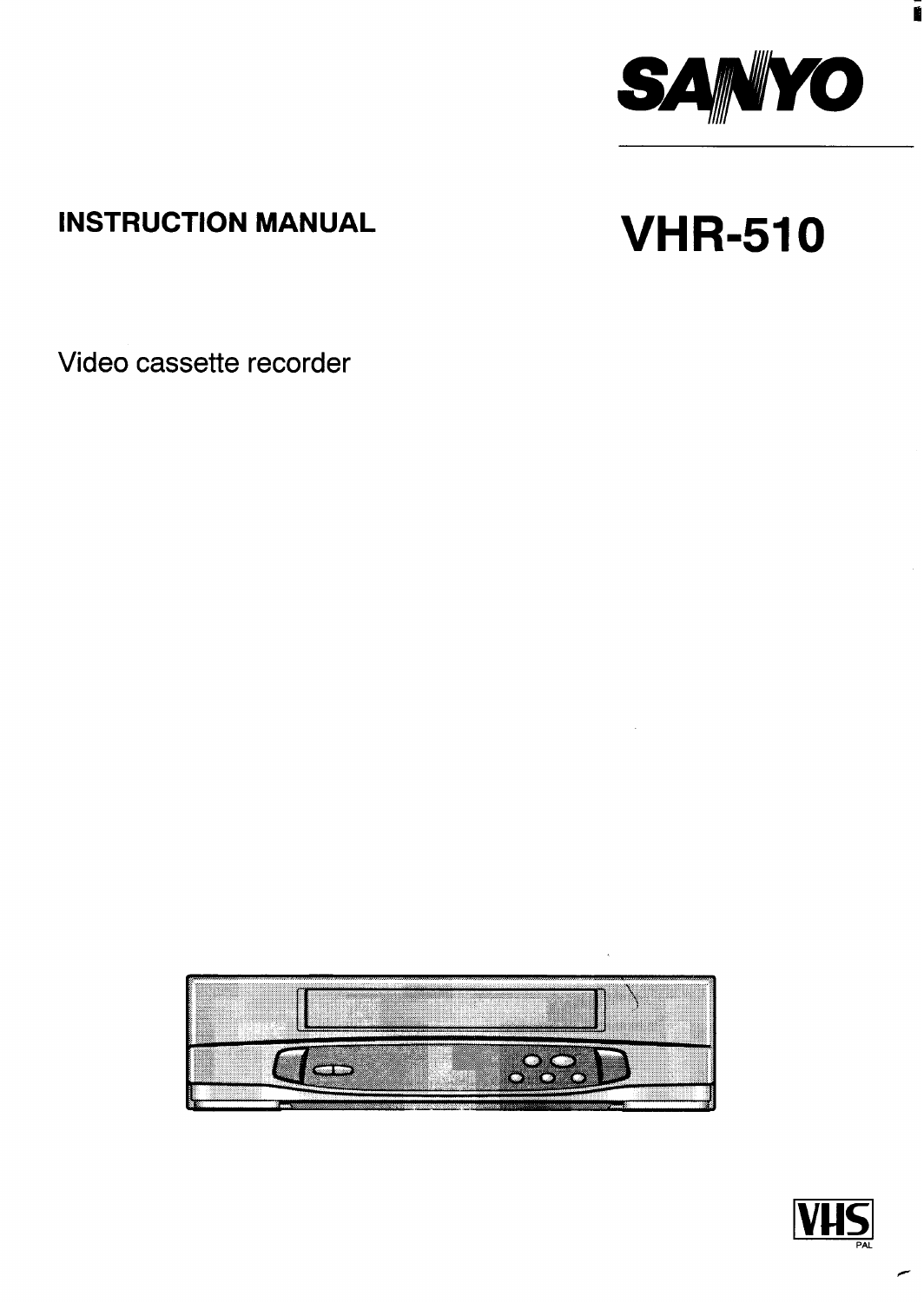# **NOTE**

This manual covers the model VHR-510, which is sold in New Zealand and in Australia.

The warranty offered is different according on where the unit is sold. For customers in New Zealand, please refer<br>to the Warranty card for New Zealand. For customers in Australia, please refer to the Warranty card and to t Extended Manufacturer's Warranty Plan for Australia.



Warranty card for New Zealand



Warranty card for Australia



**Extended Manufacturer's** Warranty Plan for Australia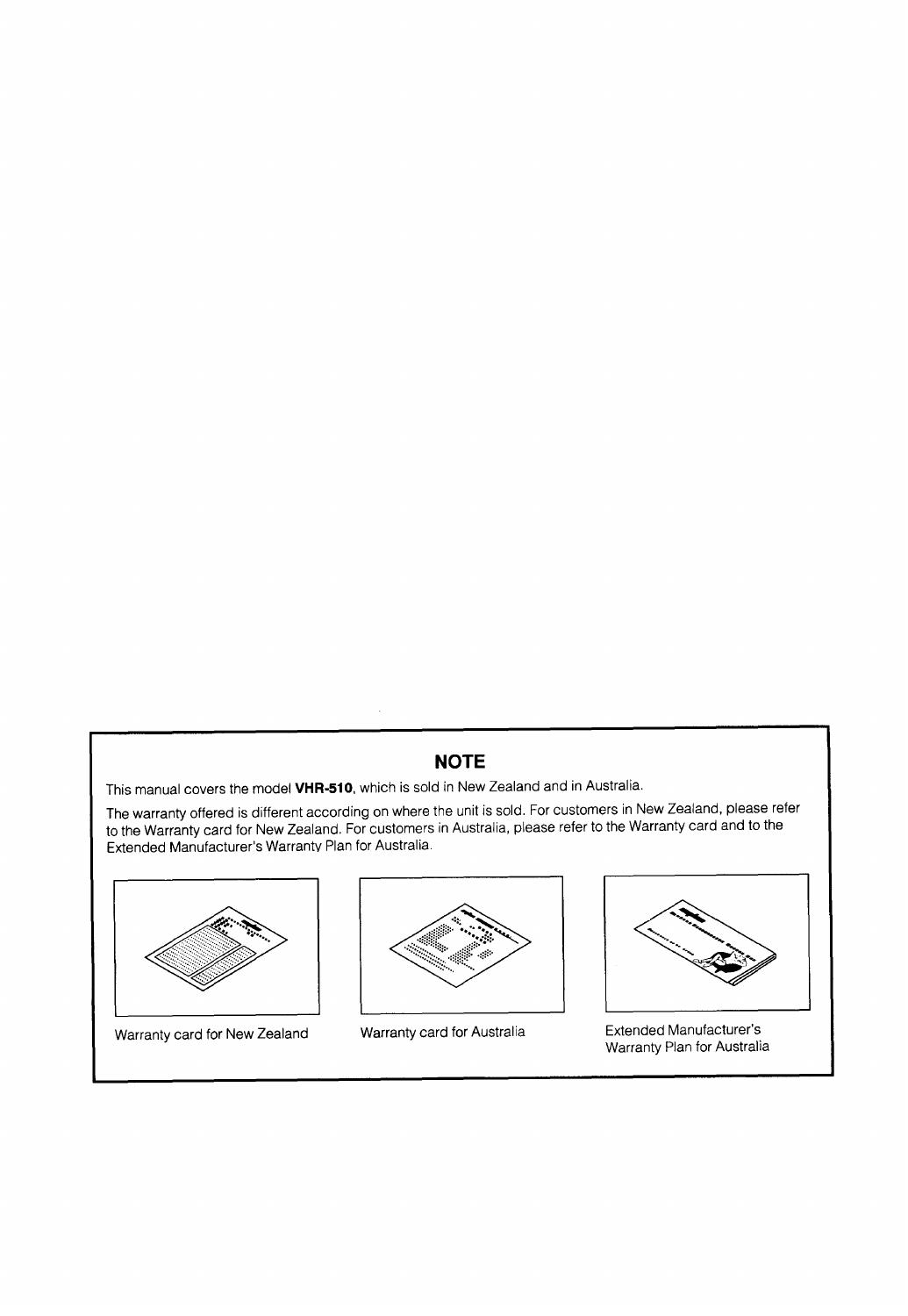# **CONTENTS**

 $\overline{\phantom{a}}$ 

**f' ,/**

|                                     |                                      | $\boldsymbol{2}$ | Please read<br>carefully before |
|-------------------------------------|--------------------------------------|------------------|---------------------------------|
|                                     |                                      |                  | using the VCR                   |
| <b>INTRODUCTION</b>                 |                                      |                  |                                 |
|                                     | Remote control batteries insertion 5 |                  |                                 |
|                                     |                                      | 6                |                                 |
|                                     |                                      |                  |                                 |
| PREPARATION                         | Adjusting the TV receiver to the     | $\overline{7}$   | <b>Make sure to</b>             |
|                                     | Tuning control adjustments           | 8                | make these<br>settings before   |
|                                     |                                      | 9                | operating the<br>VCR.           |
| $\rightarrow$                       |                                      |                  |                                 |
|                                     | Variable playback modes  10          |                  |                                 |
|                                     |                                      |                  |                                 |
| <b>BASIC OPERATION</b>              |                                      |                  |                                 |
|                                     |                                      |                  |                                 |
|                                     | RECORDING TELEVISION BROADCASTS  12  |                  |                                 |
|                                     | Quick Start Recording timer 12       |                  |                                 |
|                                     | TIMER RECORDING PROGRAMMING  13      |                  |                                 |
|                                     |                                      |                  |                                 |
|                                     |                                      |                  |                                 |
| <b>ADVANCED</b><br><b>OPERATION</b> |                                      |                  |                                 |
|                                     |                                      |                  |                                 |
| 5                                   |                                      |                  |                                 |
| <b>OTHER</b>                        |                                      |                  |                                 |

 $G$ B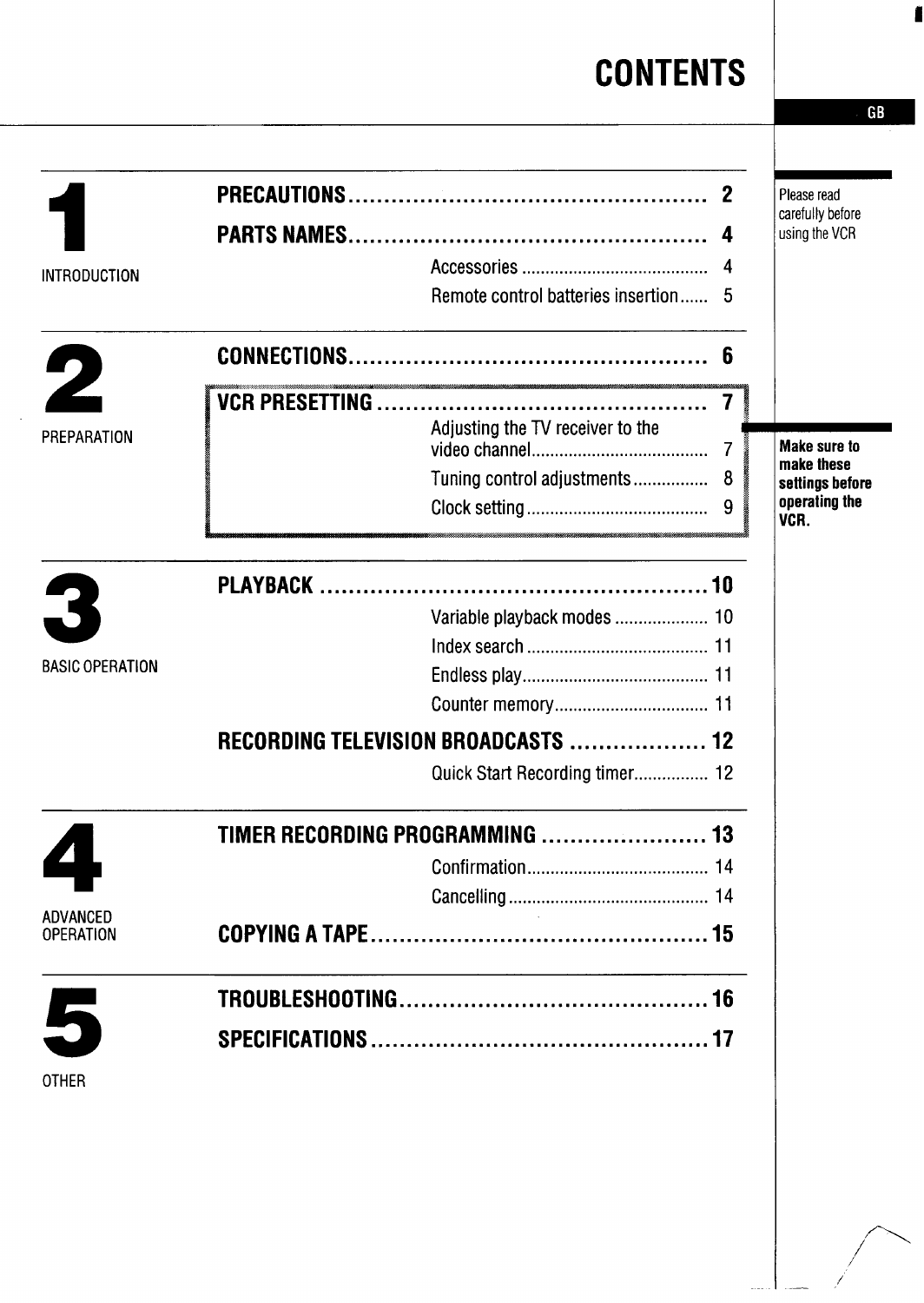# <span id="page-3-0"></span>**PRECAUTIONS**

**This VCR is based on a VHS-PAL signal system. Only video cassette bearing the ~ symbol can be used,**

# Caution concerning condensation

#### **Be careful of condensation**

Condensation is the moisture that forms on the outside of a glass when you fill it with cold water, Condensation can also form inside a VCR when it is suddenly moved from a cold place to a warm, humid one, or when a heater has been turned on to quickly heat the room,

Particular care must be taken with your VCR because water particles that form on the video head drum, which is the main VCR mechanism, can cause the video tape to stick to the drum, This prevents proper tape travel and may damage both tape and mechanism,





i

# Safety precautions



# **DANGER:**

**This VCR contains live parts. Do not remove the cabinet.**



#### **WARNING:**

To **prevent fire or shock hazard, do not expose this product to rain or moisture.**



## **CAUTION:**

**Do not put your hand or other objects in the cassette loading slot because of the risk of injury or an accident.** Be **sure to keep small children away from the VCR.**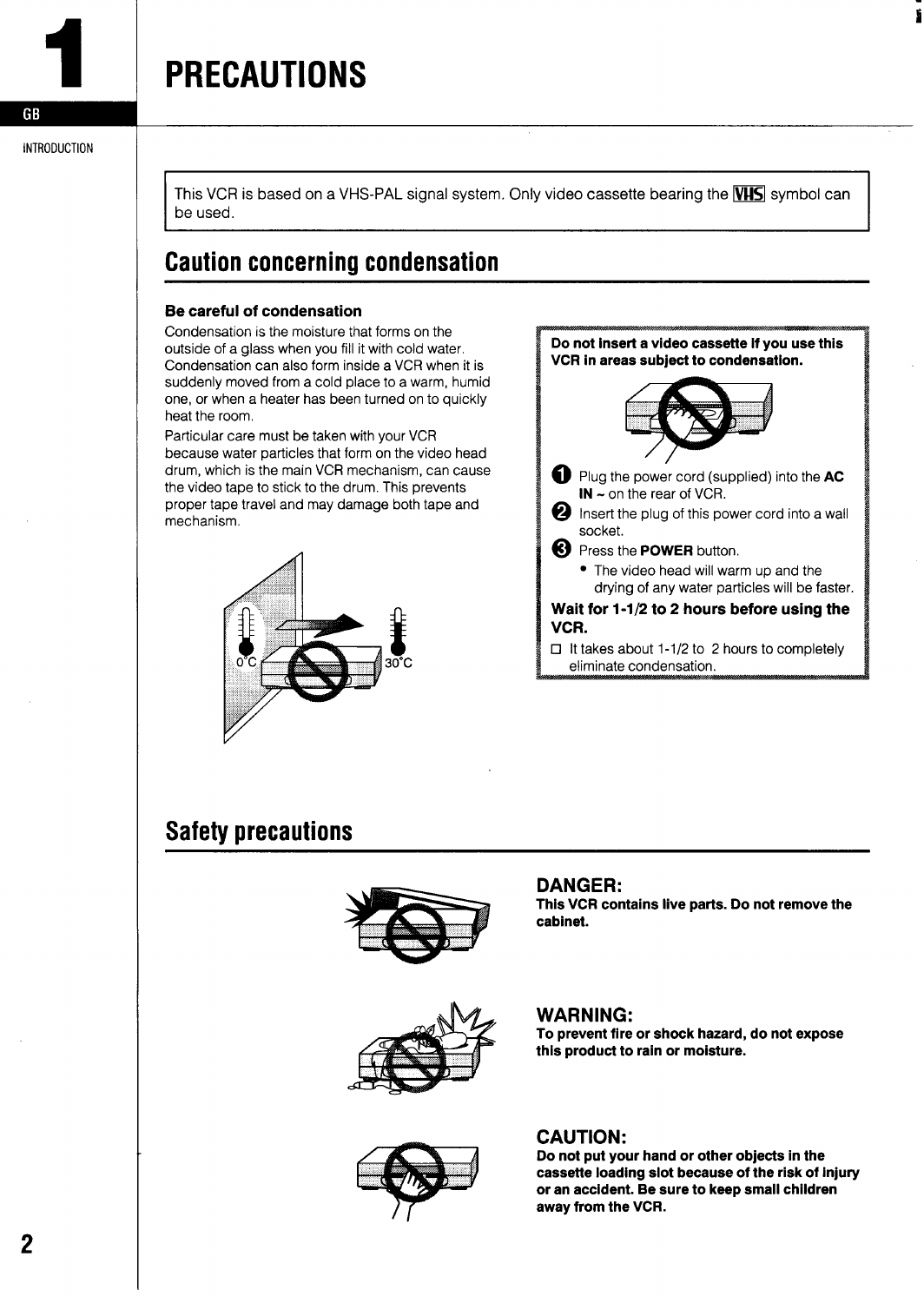**INTRODUCTION** 

**,A**

**\_—**

1'

 $GB$ 

**The unauthorized recording of television programmed, videotapes, fiims and other such materiai may infringe upon copyright or the rights of third parties.**

# Operating precautions

# **Note:**

If the unit does not operate properly, switch it off, refer to the "TROUBLESHOOTING" or consult a dealer or a service center.



**Power on/off**

**Note:**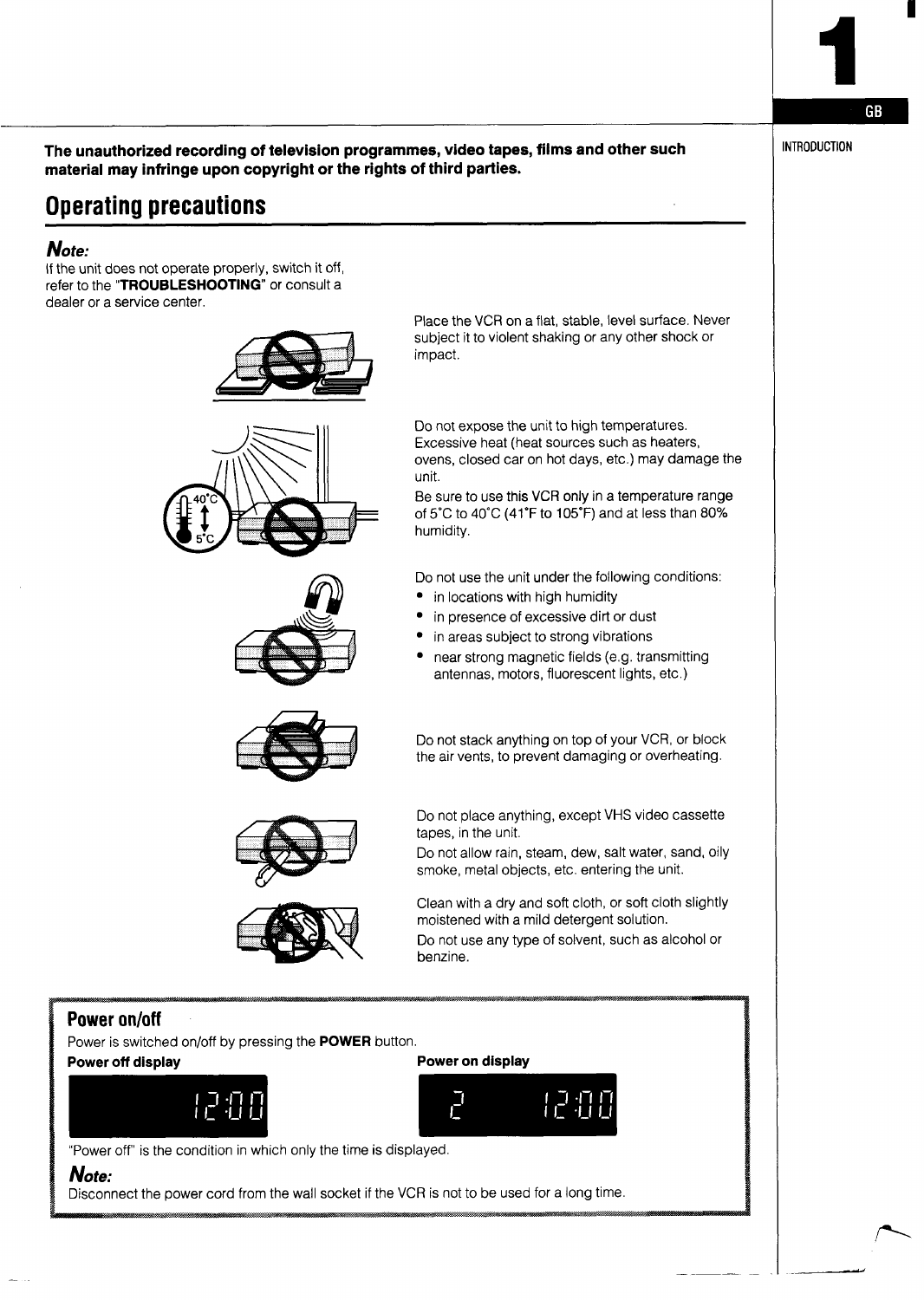# **PARTS NAMES**

**INTRODUCTION** 

<span id="page-5-0"></span> $GB$ 

[ ]: Reference pages are shown in square brackets.

# **Accessories**

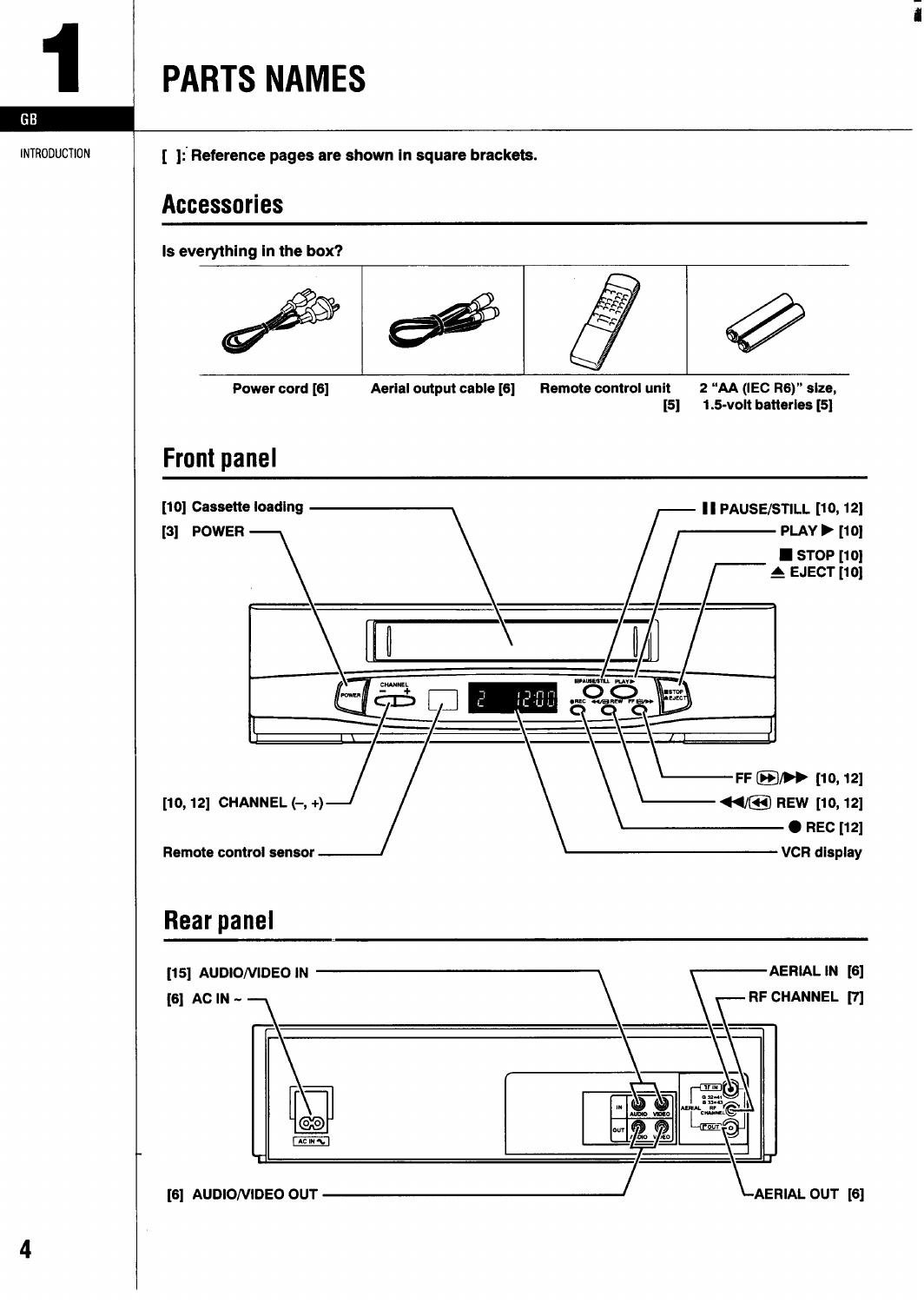<span id="page-6-0"></span>

GB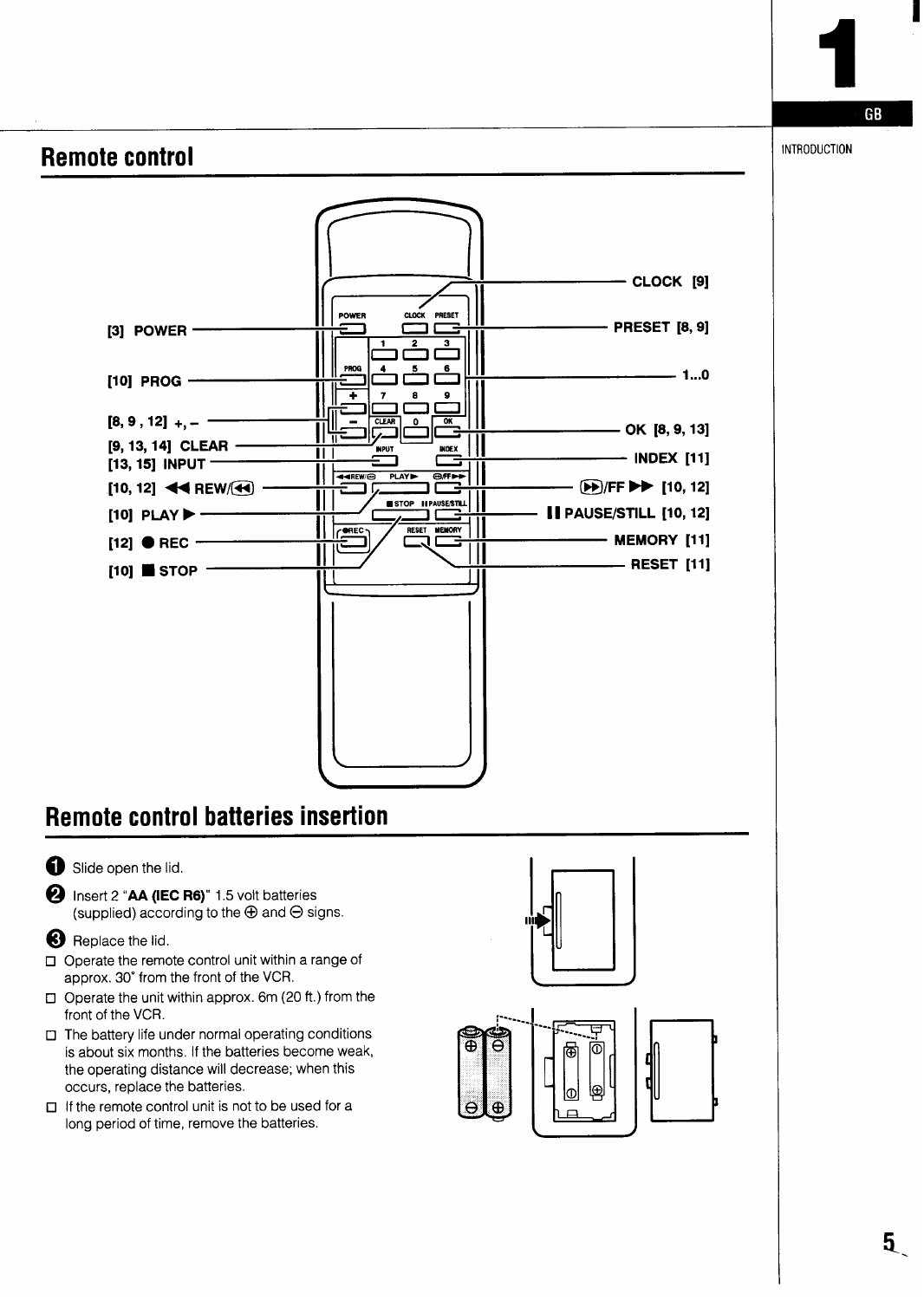<span id="page-7-0"></span>

# **CONNECT ONS**

### PREPARATION

# **Aerial/RF connection**

# **Connect as indicated below.**



# **AV connection**



If your TV receiver has an AV terminal, AV connections are also possible, The AV cable is sold separately.

ii

● The advantage of this connection is a higher quality of picture and sound during playback.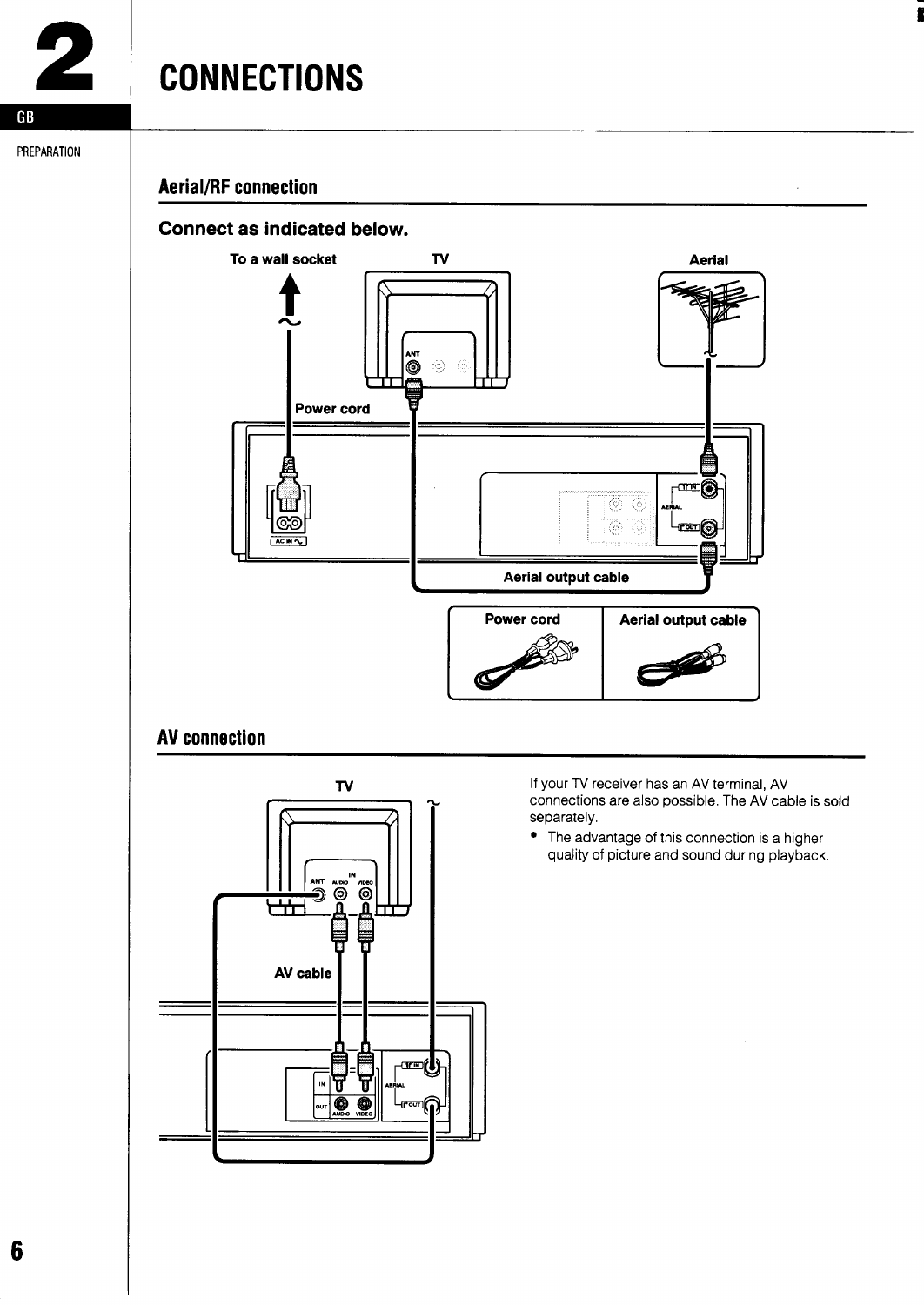# **VCR PRESETTING**



### **PREPARATION**

<span id="page-8-0"></span>**After all connections have been made, insert the remote control batteries then proceed to "Adjusting the TV receiver to the video channel"**  $\rightarrow$ "Tuning control adjustments" → "Clock **setting" to preset the VCR.**

### **Before starting**

- Press the POWER button.
- Turn on the TV.



# **Adjusting the TV receiver to the video channel -**

If the VCR has been connected to the TV using the "AV connection", simply set the TV to the AV mode. You can skip this step.

When using the "RF connection", follow the steps below,

- O Set your TV receiver to "VCR", "AV" or to the position designated for videorecorder use (usually a position where no TV programme is received),
- ❑ For more details, please refer to your TV receiver instruction manual.

Adjust the tuning on the TV to UHF channel 36  $(37 - 38)$  so that the test pattern (2 vertical bars) is clear.

### This Is **your video channel.**

**II** Whenever you play back a tape or watch a TV programme tuned on the VCR tuner, set the TV to your video channel.

| Area        | <b>RF converter output</b><br>(Video channel) |           |  |
|-------------|-----------------------------------------------|-----------|--|
|             | <b>Factory setting</b>                        | Range     |  |
| New Zealand | 36                                            | $32 - 41$ |  |
| Australia   | $37 - 38$                                     | $33 - 43$ |  |



# **Note:**

If the clock setting and/or the tuning control adjustments are completed before setting the video channel, the test pattern will not appear on the TV screen.

- $\square$  It in your area, UHF channel 36 (37 38) is used by a TV station, follow the steps below.
- 1 Tune the TV receiver to an available UHF channel between channel 32 and 41 (33 and 43).
- **2** Using a small screwdriver, slowly turn the video channel adjustment screw **"RF CHANNEL** on the back of the VCR, to the right for a higher channel than  $36(37-38)$  and to the left for a lower channel than 36 (37 – 38).

Adjust the tuning on the TV, if necessary, so that the test pattern is clear.

If the test pattern does not appear, set the video channel using a prerecorded VHS video cassette.

- 1 Play back the tape.
- 2 Tune the TV receiver to obtain clear pictures and sound while monitoring playback on the TV screen.

— —- --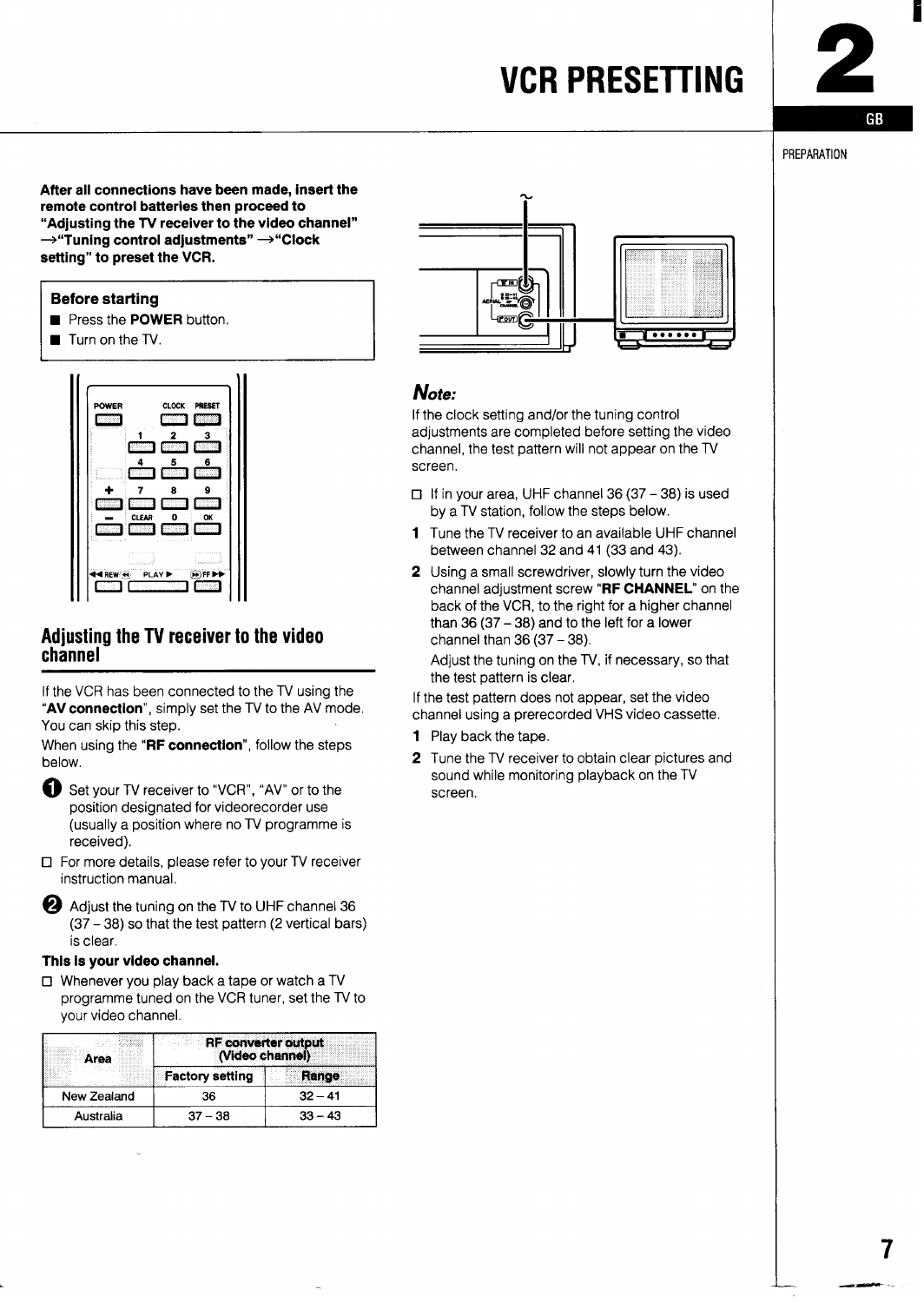<span id="page-9-0"></span>

# **Tuning control adjustments**

This VCR has a built-in tuner capable of tuning up to 44 TV stations. Each TV station broadcasting channel is memorized by the VCR as a programme position number (01 to 44).

There are two tuning control adjustments methods;

#### "Auto tuning"

The TV stations available in your area will be automatically preset in order starting from programme position number "01".

#### "Manual tuning"

This tuning mode can be used to modify the settings entered by the Auto tuning function, or to manually preset the TV stations to particular programme position numbers.

# **Auto tuning**

Press both the **CHANNEL**  $(-, +)$  buttons on the VCR simultaneously for more than 2 seconds.

- When all available TV stations have been preset, the function will stop and the TV station preset to programme position number "01" will be tuned on your TV screen.
- if after the Auto tuning operations, you want to **change the preset order of some TV stations, it can easily be done by foiiowing the steps under "interchanging the TV stations preset order".**
- The skip function will be automatically set for all position numbers where no TV station has been preset,

# **Notes:**

- During the Auto tuning operations, please do not press any of the buttons or controls on the VCR or remote control.
- Auto tuning is not possible if the VCR is set to AV input mode.

# **Interchanging the TV stations preset order**

The steps below will let you easily change the programme position number assigned to TV stations.

|            | <b>Example:</b> To change TV1 from programme<br>position "03" to programme position<br>"O1". |
|------------|----------------------------------------------------------------------------------------------|
| TV ototion | TV3 TV2   <b>TV1</b>                                                                         |

| <u>i v station</u>        | ט שו | 1 V 4 5 4 9 1 |   |
|---------------------------|------|---------------|---|
| <b>Programme position</b> |      |               | . |
|                           |      |               |   |



**Q** Press the **PRESET** button

|  | TV <sub>1</sub> |  |
|--|-----------------|--|
|  |                 |  |

**I**

Using the numeric buttons, enter the target programme position number (e.g. "01").



**C** Press the OK button.

# **Note:**

When a desired TV station is preset to a position number using this method, it will be interchanged with the TV station already programmed to that position number (if any).

□ Repeat steps <sup>●</sup> to ● to change another TV station programme position number.



# **Skip function**

If only programme position numbers 1 to 30 have been preset, set the skip function for programme position numbers 31 to 44, so that only the preset TV stations will appear when pressing the  $(-$  or  $+)$  button.

**Example:** To skip the programme position number "31".

**1** Press the PRESET button.



Using the  $(-$  or  $+)$  button, select the programme position number to skip (e.g. "31").

#### **B** Press the **CLEAR** button.

● The "S" indicator will light.



<sup>@</sup> Using the  $(-$  or  $+$ ) button select the desired TV station (e.g. TV1).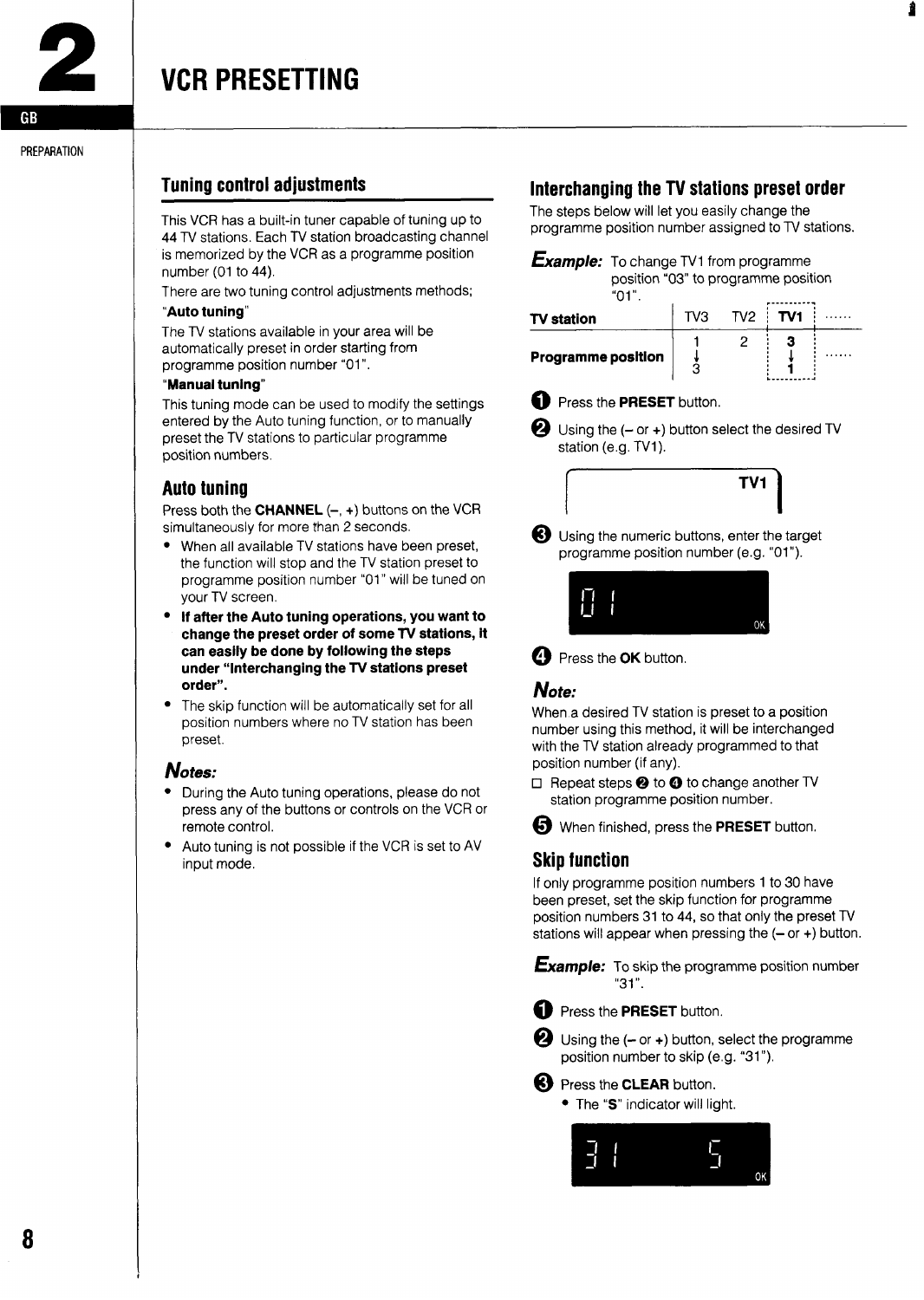GR

# PREPARATION

# <span id="page-10-0"></span>**Note:**

To cancel the skip function, press the **CLEAR** button again to erase the "S" indicator.

- **<sup>4</sup>** Press the OK button.
- □ Repeat steps <sup>2</sup> to <sup>0</sup> for every programme position number to skip.
- @ When finished, press the PRESET button.

# **Manual tuning**

**Example:** To preset TV2 to programme position **"02".**

**<sup>1</sup>** Press the PRESET button.

@ Using the (-or+) button, select the desired programme position number (e.g. "02").



#### **<sup>●</sup>** Press the **PLAY** ▶ button.

- The broadcast with the next higher frequency is searched and tuned. The search will stop when a broadcast is found.
- ❑ If the search stops on a broadcast other than the one desired, press the PLAY ► button again until the broadcast from the desired TV station (e.g. TV2) appears on the TV screen,

#### Fine tuning

When the desired TV station appears on the TV screen, if the tuning is not optimum, it can be improved by manual fine tuning.

❑ Press the FF ~ or - REW button to obtain the best possible picture and sound.



**2** Press the OK button when the desired TV station (e.g. TV2) appears on the TV screen.

- TV2 has been preset to position number "02". At that time the position number will change from "02" to "03".
- ❑ Repeat steps@ **to 0 to Preset another Tv station** to another programme position number.



 $\Theta$  When finished, press the **PRESET** button.

# **Clock setting**



- **the CLOCK** button.
	- Set the date using the numeric buttons. Enter **101295.**



- button to delete it, then enter the correct number.
- So Set the time using the numeric buttons. Enter **1615,**



#### **When the settings are completed...**

- $\bullet$  Press the OK button.
	- Seconds will start counting from "00" as the **OK** button is pressed.

### **Summer/Standard time setting**

- **<sup>1</sup>** Press the **CLOCK** button.
- $\bullet$  Each press of the  $(+,-)$  button, will advance or retard the clock by 1 hour.
- **8** Press the OK button

### **Changing the time/date**

**Q** Press the **CLOCK** button

- **Q** Continue pressing the **CLEAR** button to clear the digits to correct, then enter the new settings for the date, then for the time, using the numeric buttons.
- **Q** Press the **OK** button

**,**

—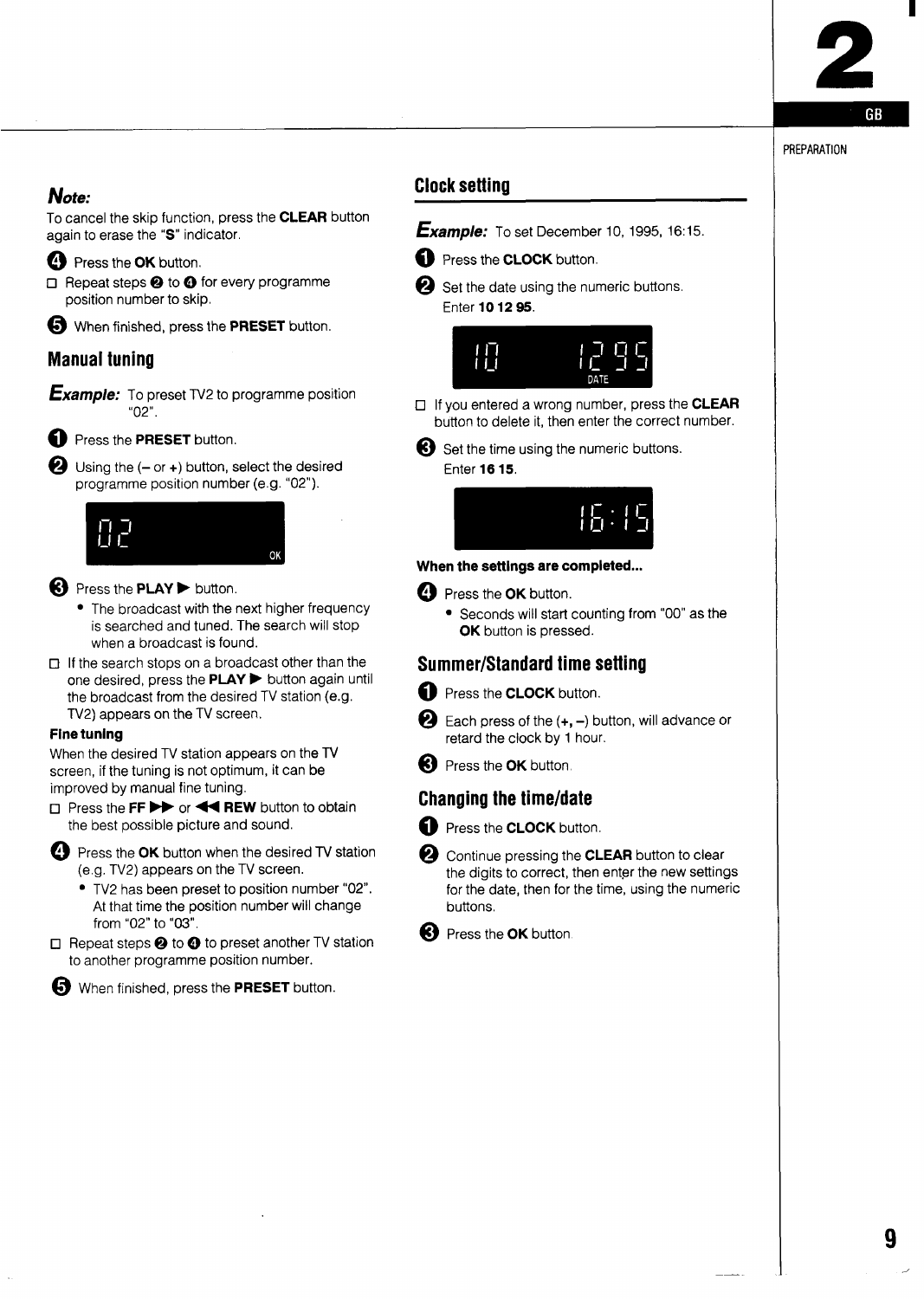<span id="page-11-0"></span>

# **PLAYBACK**

#### **BASIC OPERATION**

#### **Before starting**

- Turn on the TV, then set it to the preset video channel or AV mode.
- Insert a recorded video cassette.
	- $\bullet$  The cassette-in ( $\bullet\bullet$ ) indicator will light.





# ↑ Press the PLAY ▶ button.

**2** To stop the playback, press the **STOP** button.

- $\square$  To rewind the tape, press the **EXEW** button.
- ❑ To advance (fast-forward) the tape, press the  $FF$  button.
- □ To eject the video cassette, press the **▲EJECT** button on the VCR.

#### **Auto power on**

The power is automatically switched on as a cassette is inserted while the power to the VCR is turned off.

#### Auto **play**

The VCR will play back a tape automatically when a video cassette is inserted whose erasure-prevention tab has been removed.

#### Auto eject

When a video cassette without an erasure-prevention tab is played to the end of the tape, the tape will be automatically rewound and then the cassette will be ejected.

#### **Power off eject**

The video cassette will be ejected when the **EJECT** button is pressed, even if the power to the VCR is turned off.

# **Variable playback modes**

# **Forward search**

- **1** Press the FF  $\blacktriangleright$  button during playback or fast-forward operation.
	- The picture can be viewed while the tape is advanced at a fast speed.
- $\bullet$  Press the PLAY  $\triangleright$  button to resume normal playback, or the **FF W** button to resume fast-forward operation.

# **Reverse search**

- **1** Press the **44REW** button during playback or rewind operation.
	- The picture can be viewed while the tape is rewound at a fast speed.
- **2** Press the **PLAY** button to resume normal playback, or the **44REW** button to resume rewind operation.

# **Still picture**

- **O** Press the **[[PAUSE/STILL** button during normal playback.
	- A still picture can be viewed.
- @ Press the **PLAY>** button to resume normal playback.

#### **If the still picture moves up and down**

 $\Box$  Use the ( $\hbox{--}$  or  $\hbox{--}$ ) button, to correct

● When noise interference is corrected using the  $(-)$ or +) button, the settings will be effective until the cassette tape is unloaded. Once the cassette tape is unloaded, the VCR is reset and the next time the VCR is used you may need to do the corrections again.

# **Frame advance**

**6) Press the [ lPAUSE/STILL** button during still playback to advance the picture frame by frame.

**2** Press the **PLAY** button to resume normal playback.

# **Notes:**

- During variable playback modes the picture may contain some noise or vibration that cannot be corrected. This is not a malfunction.
- If still picture playback is continued for about five minutes, the VCR will automatically change to stop mode in order to prevent the tape from being damaged.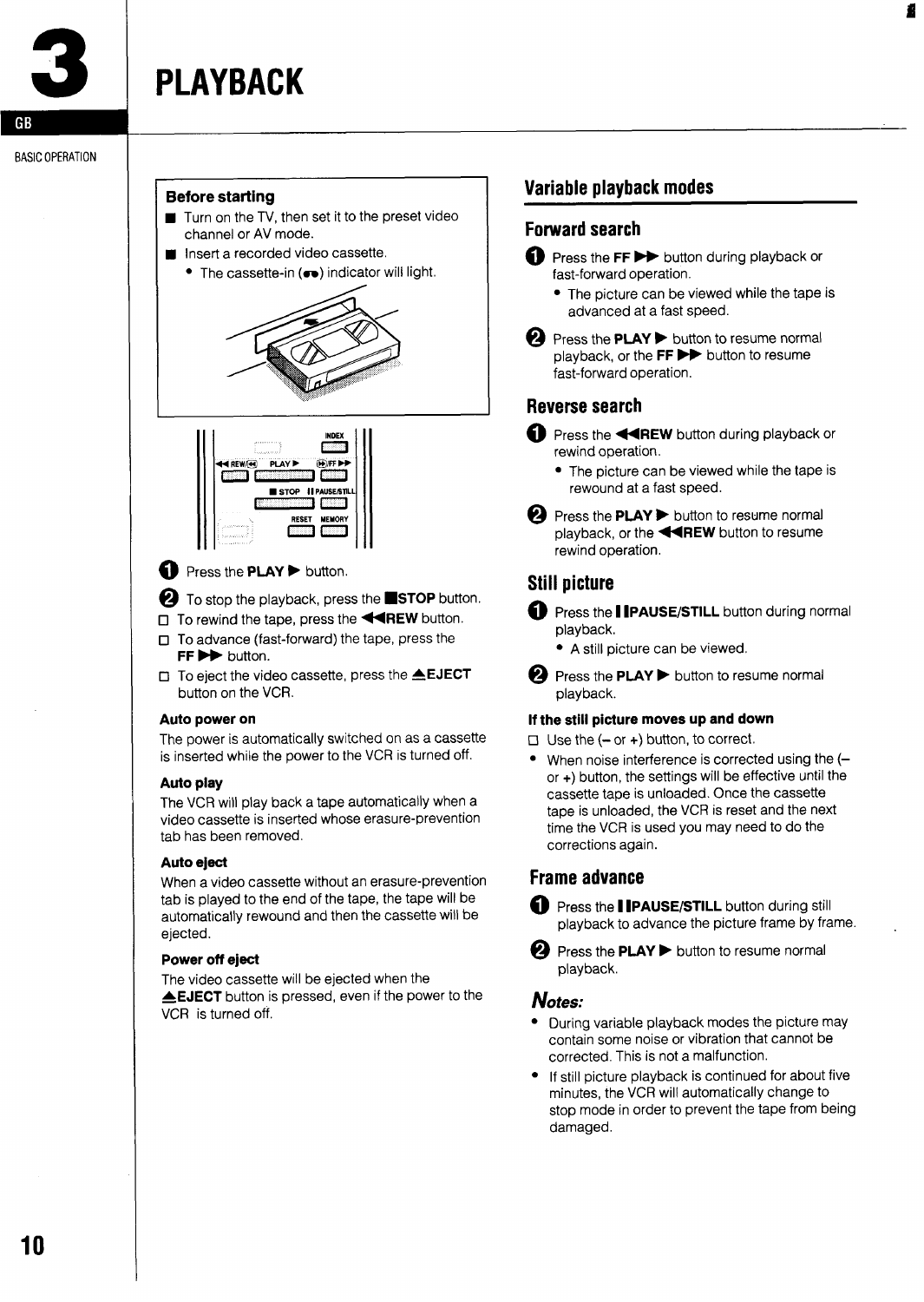GB

#### **BASIC OPERATION**

# <span id="page-12-0"></span>**Endless play**

This function will play back a tape to the end, rewind it then replay it again, and again until you stop it.

# **Notes:**

- During endless play, please do not press  $FF \blacktriangleright$ , **44 REW or II PAUSE/STILL button because** the endless play will be cancelled.
- This function can only be activated using the controls on the VCR itself. It cannot be activated from the remote control.
- $\Box$  in the stop or playback mode, first press the **PLAY** ► button then while holding it down press the **44REW** button.
	- The tape is rewound to the beginning and then playback will start.
- ❑ If the counter memory function is used in combination with endless play, the VCR will play back the tape to the counter reading  $"M$  0:00:00" then start again from the beginning



@ To cancel the endless play, press the ■**STOP** button.

### **Tracking adjustment**

If the playback picture shows interference, manually adjust it with the  $(- or +)$  button, to minimize the noise.

# **Note:**

Depending on the cassette tape, you may find that some noise interference cannot be completely corrected using the tracking controls.



**Noise interference**

# **Index search**

This VCR will go automatically to the beginning of a recording and start playback.

An index signal is automatically placed at the beginning of each recording made on this VCR. This index can be used to search for the recording you wish to watch.

Index signals are not recorded after a recording pause.

# **Note:**

Make sure that indexes are at least five minutes apart from each other.

- **1** Press the INDEX button while in the stop or playback mode.
- ❑ To cancel the index search mode, press the **INDEX** button again.
- @ Press the **FF ~** or **+REW** button (e.g. **FF H).**
	- The search function will start.



button.

# **Counter memory**

This convenient feature for finding the beginning of a specific recording etc., is made possible by the **"Linear Time Counter"** that indicates the tape run time in hours, minutes and seconds.

- Whenever you load a cassette tape, the counter is reset to "0:00:00".
- When rewinding further back from position "0:00:00", the counter shows figures beginning with "-".
- **D** Press the RESET then the MEMORY button before starting recording or playback.
	- The zero point of the counter is now memorized and the memory indicator " $M$ " will illuminate.
- **2** Press the **44REW** button at the end of the recording, or playback.
	- The tape will be rewound automatically to the memorized position and then stop.
- ❑ If you play back a blank tape or a blank portion of tape, the counter will not operate.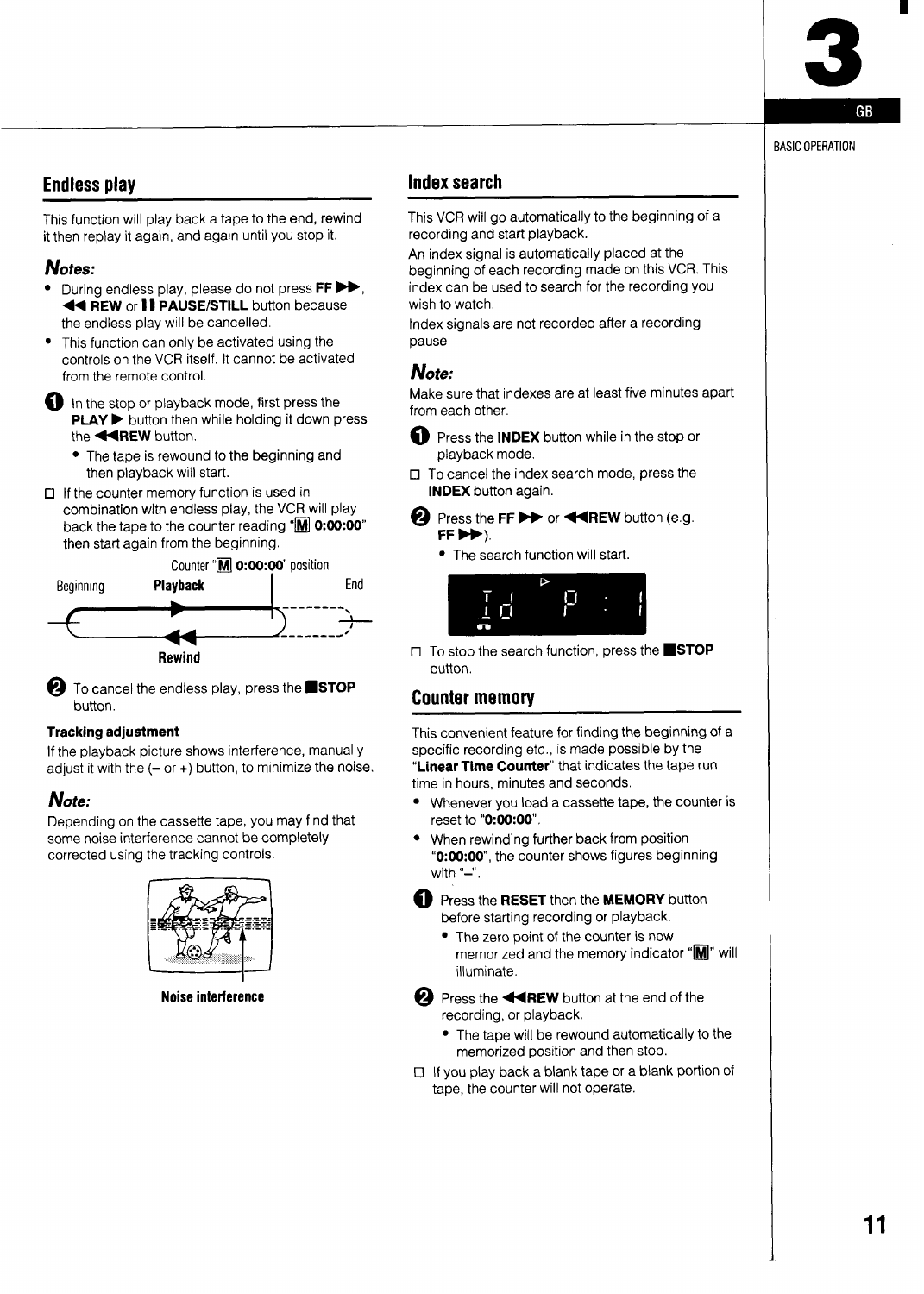<span id="page-13-0"></span>

# **RECORDING TELEVISION BROADCASTS**

**BASIC OPERATION** 



**Erasureprevention tab**



To prevent accidental erasure, remove the tab after recording.



To record again, cover the hole with vinyl tape.



- Turn on the TV then set it to the preset video channel or AV mode.
- Insert a video cassette with erasure-prevention tab.





 $\bullet$  Press the numeric buttons, or the  $(+)$  or  $-)$  button, to select the TV station to be recorded.

# $\bullet$  Press the  $\bullet$ REC button.

• The "REC" indicator will light, and recording starts.



**8** To stop the recording, press the **STOP** button.

## **Mis-erasure prevention eject**

The cassette will automatically be ejected if recording is attempted on a video cassette without an erasure-prevention tab.

## Auto rewind

The VCR automatically rewinds the tape when it reaches the end. This function does not operate with timer recording or Quick Start Recording timer.

# If you wish **to avoid recording unwanted material**

- **~** During recording, press the I I **PAUSE/STILL** button.
	- The TV picture and sound will not be recorded.
- **2** Press the **II PAUSE/STILL** button or **OREC** button.
	- The recording will resume.

# **Note:**

If the record pause mode continues for about five minutes, the VCR will automatically go into the stop mode in order to prevent damage to the tape.

# **Quick Start Recording timer**

# **Timer recording is simple.**

You can start a recording and then programme when the VCR is automatically recording and turn its power off.

# **Note:**

Be sure that the set date and time are correct.





- @ Within 10seconds, set the recording end time by using **●REC** and (+ or -) buttons.
	- **(@REC):** units of 30 minutes
	- $(+, -)$ : units of 1 minute
	- $\bullet$  The timer indicator ( $\boxdot$ ) will light after the recording end time is set.



**ESTOP** button.

# **Checking/Changing**

When the ●**REC** button is pressed during Quick Start Recording, the recording end time will blink for 10seconds.

The recording end time can be changed by pressing **OREC** and (+ or -) buttons during this 10-second period.

# **Recording one programme while watching another**



 $\bullet$  Start recording the desired TV station programme selected on the VCR.



Select on the TV receiver the TV station you want to watch.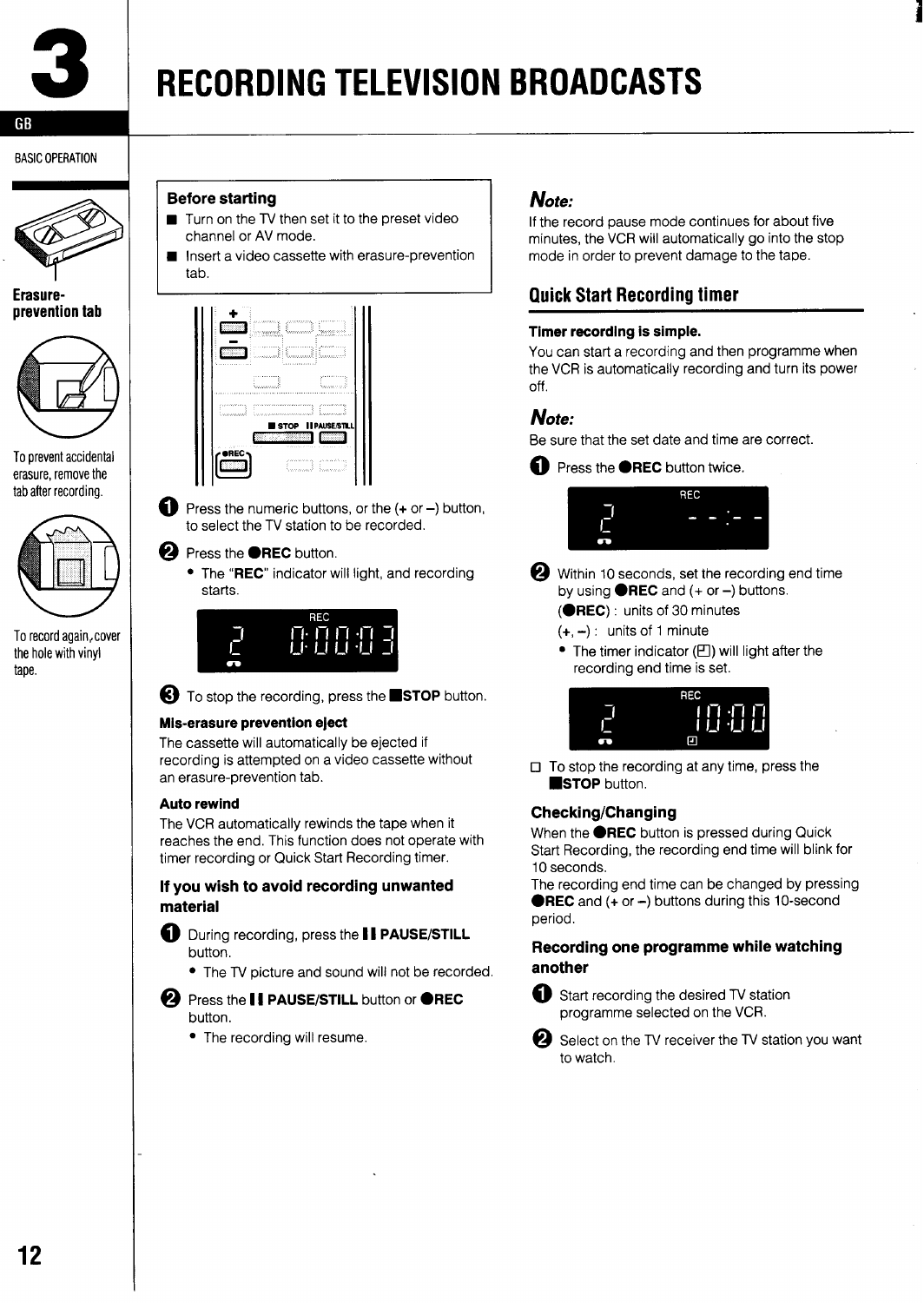# **TIMER RECORDING PROGRAMMING**



<span id="page-14-0"></span>You can set up to 6 programmes to be recorded upon a period of up to 1 year.

# **Before starting**

- Turn on the TV then set it to the preset video channel or **AV mode.**
- Be sure that the set date and time are correct.
- **E** Insert a video cassette with erasure-prevention tab,



# Example:

To record a programme from the TV station on programme position "02" from 21:30 to 23:15 on December 25.



~ Press the **PROG** button.

@ Using the numeric buttons, set the programme position number (e.g. "02")

Enter 02,



#### **To record from an external source**

Press the **INPUT** button. The setting under "PR" (programme position) will change to "L1".

□ If a programme position number is already displayed, first press the **CLEAR** button.

# **Additional settings**

# **•l EverydayAfteekly recording**

Press the (+) button repeatedly to select:

- **"Ed":** for everyday recording
- **"WK":** for weekly recording (the same programme everyweek)

No **display:** for one time recording

Set the date (e.g. December 25) Enter **2512.**



Ø Set the recording on time (e.g. 21 :30) Enter 21 30.



Set the recording off time (e.g. 23:15) Enter 2315.



- When all the settings are as desired, press the **OK** button.
- CI You can programme another recording by repeating steps  $\mathbf 0$  to  $\mathbf 0$ .
- Press the **POWER** button.
	- $\bullet$  The timer indicator ( $\Box$ ) will light on the VCR display and the VCR goes into timer recording stand-by mode.

# **Notes:**

- If there is a power failure during a timer recording, the recording will stop. If the power is returned to the VCR within 60 minutes, the recording will resume if the end time has not yet been reached
- The  $(\Box)$  indicator will flash if no video cassette is loaded when going into timer stand-by mode.
- The  $(\Box)$  indicator will flash and the video cassette is ejected if a video cassette with no erasure-prevention tab is loaded.

— — <del>— — — — — — — — —</del>

— **-1—**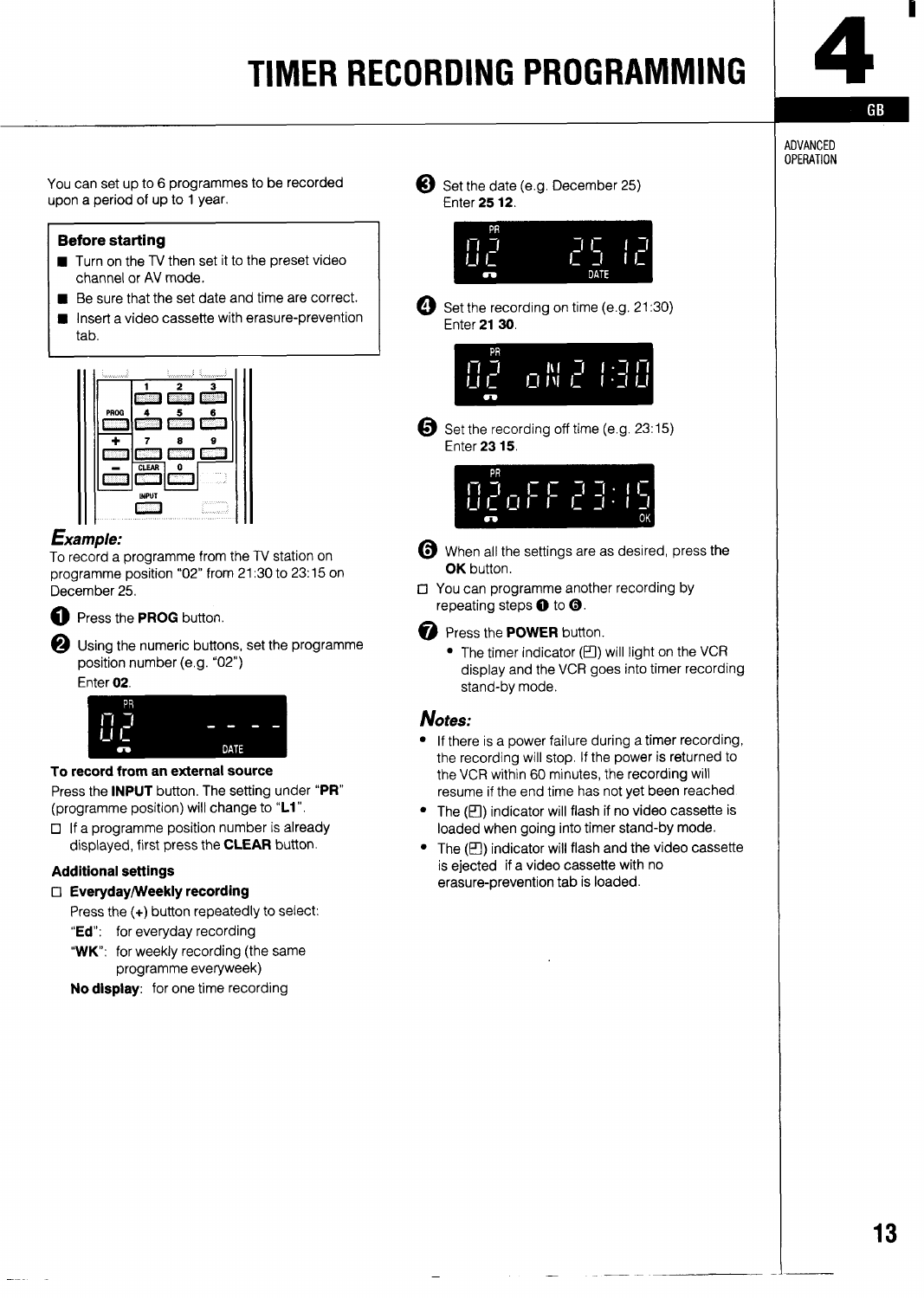# TIMER RECORDING PROGRAMMING

**ADVANCED OPERATION** 

<span id="page-15-0"></span>**GB** 

# **Confirmation**

- **t** Press the **PROG** button twice.
	- "PR-- ----" will be displayed first if less than 6 recordings have been programmed,
- **2** Press the **PROG** button repeatedly.
	- The settings (programme position and date) for the programmed recordings are displayed in sequence,
- **6** When the settings you want to confirm are displayed, press the (-) button.
	- The date will change to the on time then to the off time,
- ❑ To correct a programmed timer recording, first cancel it, then reprogramme it as desired.
- ❑ To return to the clock (counter) display, press the **PROG** button.
- ❑ To cancel a programmed timer recording, continue with step  $\mathbf{\odot}$ .

# **Canceling**

- **<sup>4</sup>** When the settings you want to cancel are displayed, press the **CLEAR** button.
- ❑ The VCR will automatically return to the clock (counter) display,

# **Programme priority**

If several timer recordings have overlapping recording time, the recording with the earliest start time will be recorded first, until the end.

i





Please refer to **"Confirmation"** to check recording times,

# **Power interruption**

If the power to the VCR has failed or has been disconnected for more than 1 hour, the VCR display shows " $-:-"$ .

However, the tuner preset memory will not be erased. So there is no need to retune the VCR stations,

The time, date and recording information regarding future recordings should be reset,

First set the clock see "Clock setting" on page 9. Then set the timer recording programmes again.

**–\**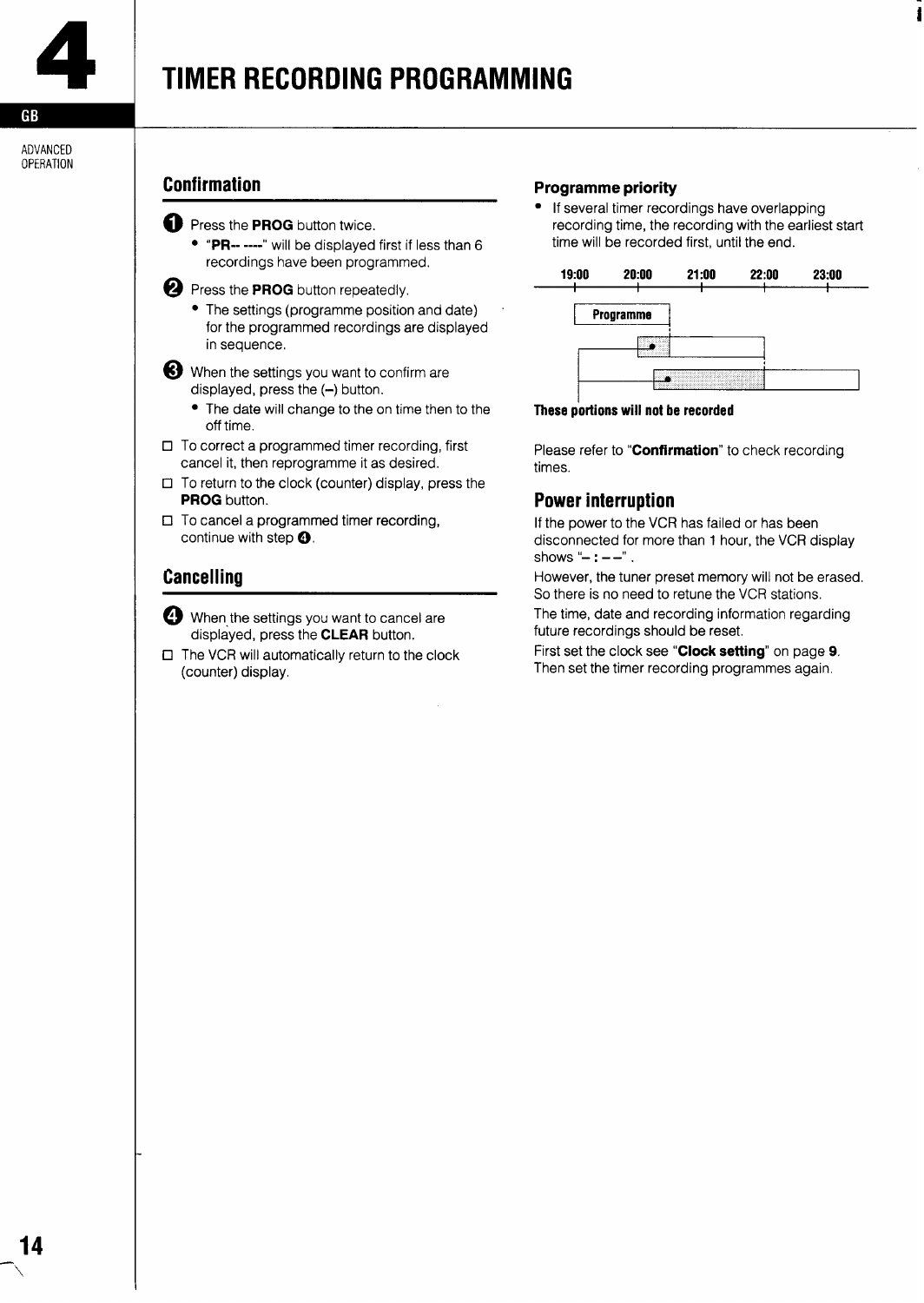# **COPYING A TAPE**

GB

OTHER

<span id="page-16-0"></span>Copying (dubbing) a tape can be done using two video recorders, a playback VCR and a recording VCR.

#### **Before starting**

**E** Connect the **PLAYBACK VCR** (or **Camcorder**) and the **RECORDING VCR**.

#### **RECORDING VCR**

~



# **for RECORDING VCR**

- **1** Insert a video cassette with erasure-prevention tab.
- **@** Press the **INPUT** button to set the source.
	- "L1" is displayed instead of the programme position number.
- $\bigodot$  Set to the record pause mode.
- ❑ The record pause mode is set by pressing the **OREC** button then the **I IPAUSE/STILL** button.

#### **for PLAYBACK VCR (Camcorder)**

- **<sup>4</sup>** Insert the recorded video cassette.
- $\bullet$  Start playback by pressing the PLAY  $\blacktriangleright$  button.

### **for RECORDING VCR**

- When the desired starting position is reached, start recording by pressing the **I IPAUSE/STILL** button or the **●REC** button.
	- When the copy is completed, press the **■STOP** button on the **RECORDING VCR** then on the PLAYBACK VCR.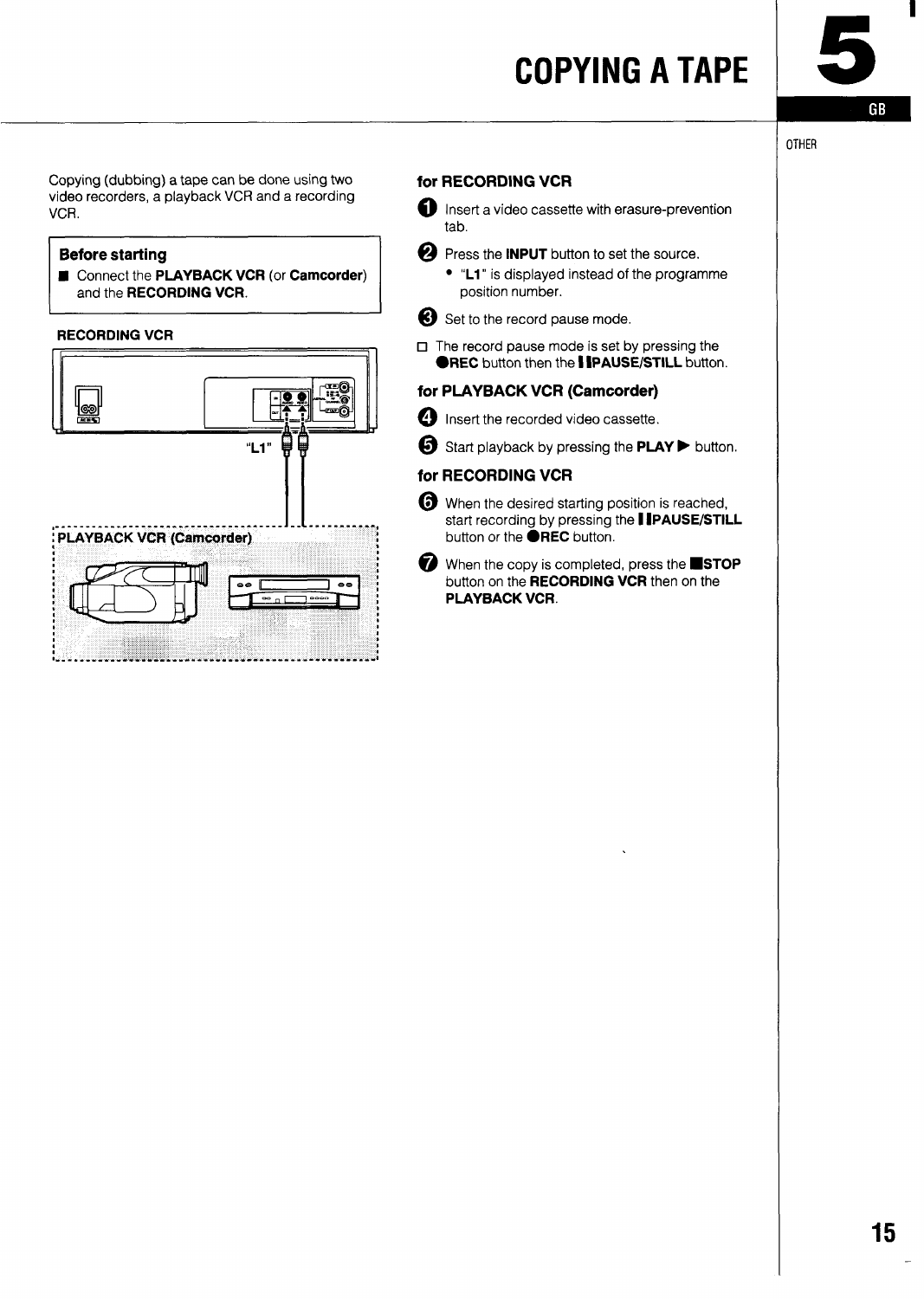<span id="page-17-0"></span>

# **TROUBLESHOOTING**

#### **OTHER**

| <b>Symptom</b>                                     | <b>Check points</b>                                                                                                  |  |  |
|----------------------------------------------------|----------------------------------------------------------------------------------------------------------------------|--|--|
| <b>POWER TROUBLE</b>                               |                                                                                                                      |  |  |
| No power                                           | The power cord is disconnected.<br>٠                                                                                 |  |  |
| The remote control unit<br>doesn't operate         | The batteries are low.<br>٠                                                                                          |  |  |
| <b>RECEIVER TROUBLE</b>                            |                                                                                                                      |  |  |
| No TV programmes                                   | Are the connections between your VCR and TV correct?<br>٠                                                            |  |  |
| received                                           | Was tuning correctly preset?<br>٠                                                                                    |  |  |
| Off the air reception on the<br><b>VCR is poor</b> | The video channel setting of the TV receiver does not correspond to<br>٠<br>the video channel presetting of the VCR. |  |  |
| <b>PLAYBACK TROUBLE</b>                            |                                                                                                                      |  |  |
| Playback picture does not<br>appear                | The video channel setting of the TV receiver does not correspond to<br>٠<br>the video channel presetting of the VCR. |  |  |
| Interference in playback                           | Adjust the tracking control.<br>٠                                                                                    |  |  |
| picture                                            | Dust or dirt on video heads. Take the VCR to an Authorized Service<br>$\bullet$<br>Station or dealer.                |  |  |
| <b>RECORDING TROUBLE</b>                           |                                                                                                                      |  |  |
| No recording                                       | The erasure-prevention tab on the cassette has been removed.<br>٠                                                    |  |  |
| Timer recording is not                             | The starting day and time have not been set correctly.<br>۰                                                          |  |  |
| possible                                           | The clock time is not set correctly.<br>٠                                                                            |  |  |
|                                                    | There has been a power interruption of more than 60 minutes.<br>$\bullet$                                            |  |  |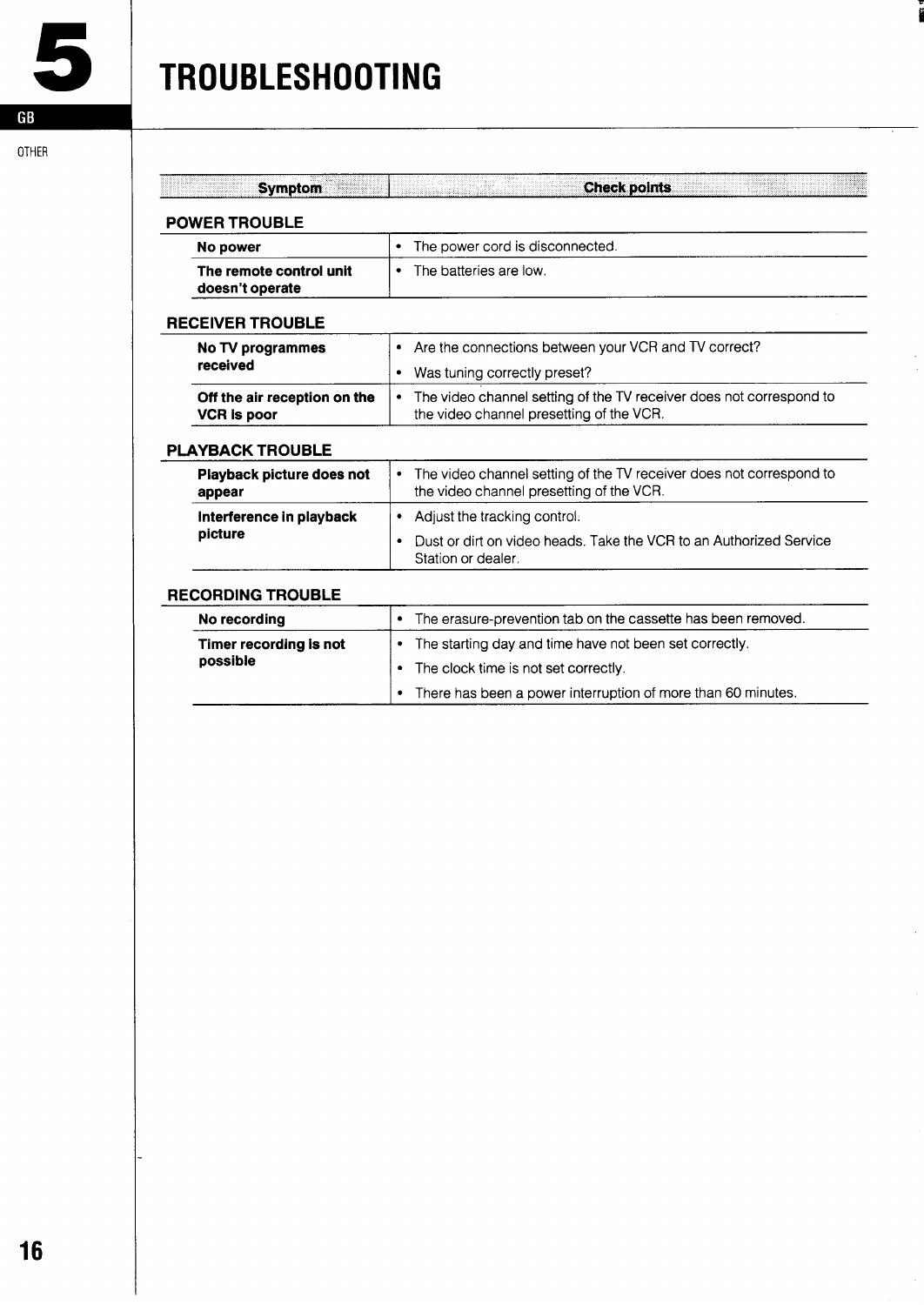# **SPECIFICATIONS**



OTHER

### <span id="page-18-0"></span>**General**

| Video format:                         | <b>VHS PAL</b>                                                   |
|---------------------------------------|------------------------------------------------------------------|
| Television system:                    | CCIR: 625 lines, PAL colour signals                              |
| Video heads:                          | 2 heads                                                          |
| Tape speed:                           | 23.39 mm/sec                                                     |
| RF converter:                         | Built-in UHF converter                                           |
| Converter output:                     | On channel (G: $32 - 41$ , B: $33 - 43$ )                        |
| Timer indication:                     | 24-hour indication                                               |
| Power failure backup:                 | Approx, one hour                                                 |
| Timer recording:                      | 1 year 6 programmes with every day and weekly recording function |
| Power requirement:                    | 220-240 V AC, 50Hz                                               |
| Dimensions ( $W \times H \times D$ ): | $360 \times 97 \times 290$ mm                                    |
| Weight:                               | Approx. 5.4 kg                                                   |
| Power consumption:                    | 20 W (in operation)                                              |
|                                       | less than 6 W (power off)                                        |

#### **Electrical characteristics**

| $0.5 - 2.0Vp-p$ , $75 \pm 5$ ohms   |
|-------------------------------------|
| $1.0 \pm 0.2$ Vp-p, 75 $\pm$ 5 ohms |
| -8 dBs, more than 50 kohms          |
| -8 dBs, less than 10 kohm           |
| More than 43 dB                     |
| More than 240 lines                 |
|                                     |

**Appearance and specifications are subject to change without notice.**

# **Repairs**

This VCR is a precision instrument and if treated with care will provide satisfactory performance. However, in the event of difficulty, the owner is advised not to attempt to make repairs or open the cabinet, Servicing should always be referred to your dealer or Authorized Service Centre.